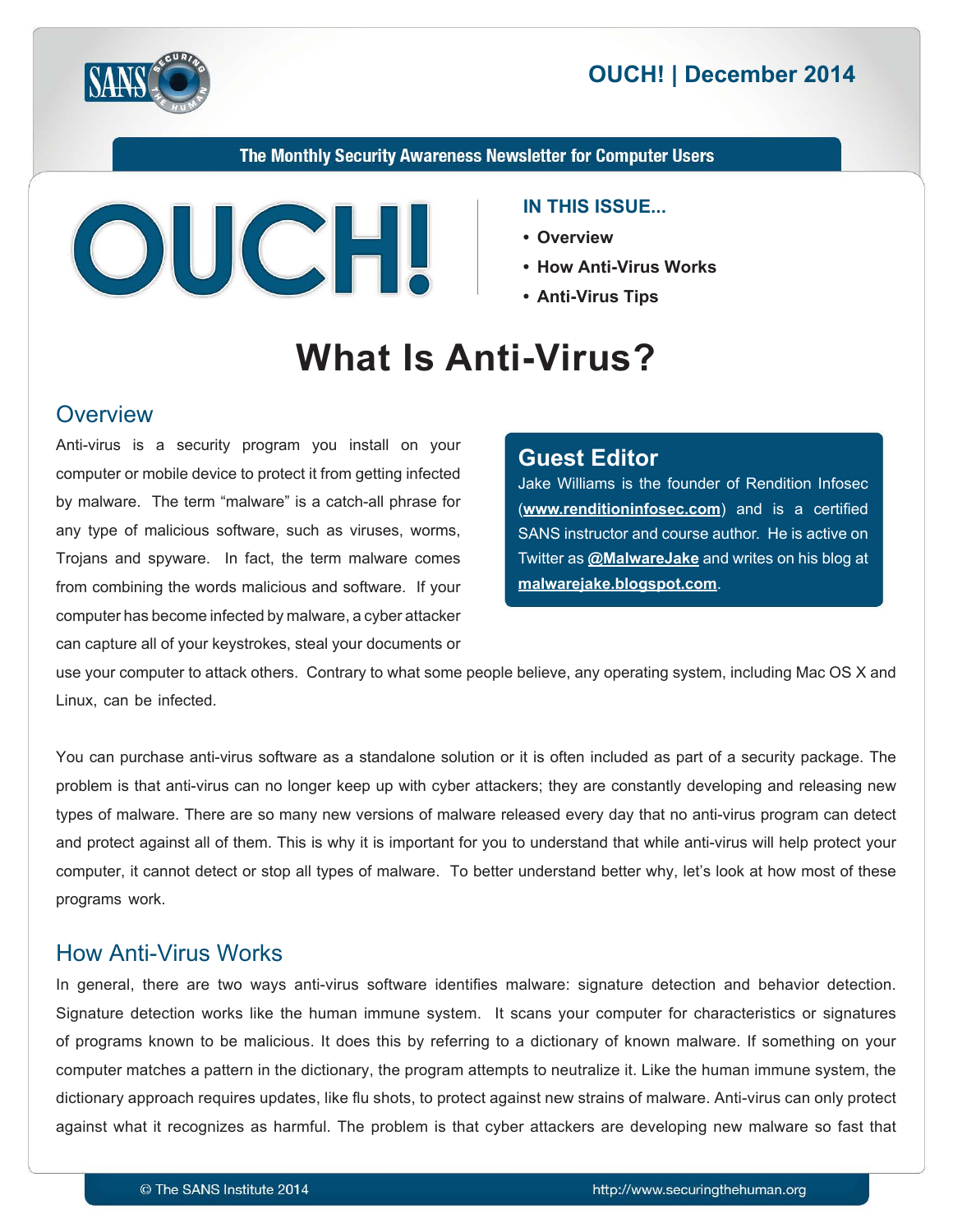# **2014 December 2014**



#### **What Is Anti-Virus?**

anti-virus vendors cannot keep up. As a result, no matter how recently your anti-virus was updated, there is always some new variant of malware that can potentially bypass your anti-virus software.

With behavior detection, anti-virus does not attempt to identify known malware, but monitors the behavior of software installed on your computer. When a program acts suspiciously, such as trying to access a protected file or to modify another program, behavior-based anti-virus software spots the suspicious activity and alerts you to it. This approach provides protection against brand new types of malware that do not yet exist in any dictionary. The problem with this approach is that it can generate false warnings. You, the computer user, may be unsure about what to allow or not allow and become desensitized to all those warnings over time. You might be tempted to click



on "Accept" on every warning, leaving your computer open to attack and infection. In addition, by the time the behavior is detected, the malware most likely has already run on your machine and you may not know what actions the malware took before the anti-virus software identified it.

Anti-virus is an important part to securing your computer and mobile devices. Whenever possible, we recommend you install and actively use it. However, the key point to remember is that regardless of how your anti-virus works, it can never protect you from all types of malware. Ultimately, you, and not just technology, are the best defense against today's cyber attackers.

#### **Anti-Virus Tips**

- 1. Obtain anti-virus software only from known, trusted sources and vendors. It is a common ploy of cyber attackers to distribute fake anti-virus programs that are really malware.
- 2. Make sure you have the latest version of your anti-virus software installed, that your annual subscription is paid for and active and that your anti-virus is configured to update automatically. If your computer has been offline or powered off for a while, your anti-virus software will need to update itself when you turn it back on or reconnect it to the Internet. Do not postpone these updates.